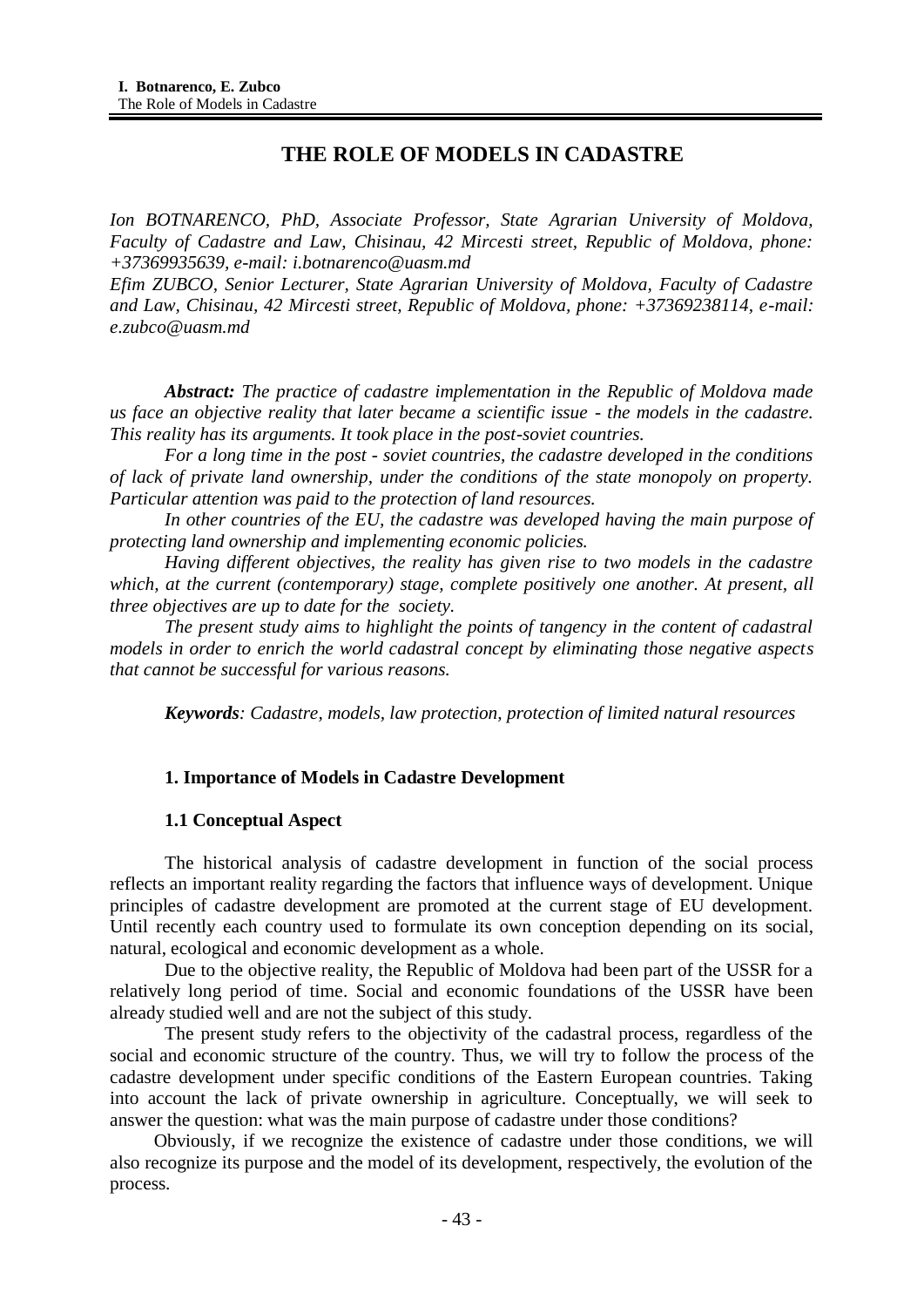Thus, in general, we have two models: one developed on the basis of private land ownership and the other developed in the absence of private agricultural land ownership.

At present both social and economic structures are conceptually the same. What will be the behavior of cadastral models in the future?

#### **1.2 Subject and object of the study**

The emergence of cadastre models has become an inevitable reality due to the fact that the cadastral process has been developing for a long time under the specific influence of local factors in different countries,

It is obviously impossible to model the cadastral process based on the peculiarities of all countries. In order to formulate the subject and object of this study, we will only refer to the main purpose of cadastre - the protection of the right to land ownership.

More specifically, we will try to identify the object of cadastre when the main purpose is to protect the right to land. Under these circumstances, three main models are highlighted:

most EU countries and also the majority of other countries in the world;

Eastern European countries;

Great Britain, where private land ownership belongs to the Crown.

Three models justified by the content of land ownership.

The detailed analysis of the object of this study will lead us to the fact that regardless of the type of property (private, state and "Crown" property), cadastre achieves its main purpose, which is protection of the property right.

The issue of "protection of the land property right is becoming more and more current. Cadastre 2034 guides us towards a broad development of the right, responsibilities, restrictions, interests, priorities, etc.

The role of cadastre in the implementation of economic policies is more and more relevant along with the protection of the divine right, the sustainable use of limited natural resources is impossible without the application of the cadastral information basis.

The analysis of models in cadastre, selection of common parts in the development of the general conception can be considered as the main purpose of formulating the topic and the content of the study object.

#### **1.3 Purpose of the study, materials and methods applied**

The actual cadastre including the cadastre of the future is becoming more and more a process, a methodology to solve social problems worldwide. The study of cadastre models in order to formulate a universal conception becomes more and more relevant.

At the present stage we can easily identify three social issues (global, universal) that cannot be solved without addressing the content of cadastre:

- protection of the right to land (real estate) considered from the perspective of further development of the right, responsibilities, restrictions and priorities;
- implementation of economic policies (taxes, bank credits, subsidies, investments, etc.) based on democratic criteria and the interest of broad masses;
- protection of limited natural resources in the context of their sustainable use.

Three important issues that emerge from one another.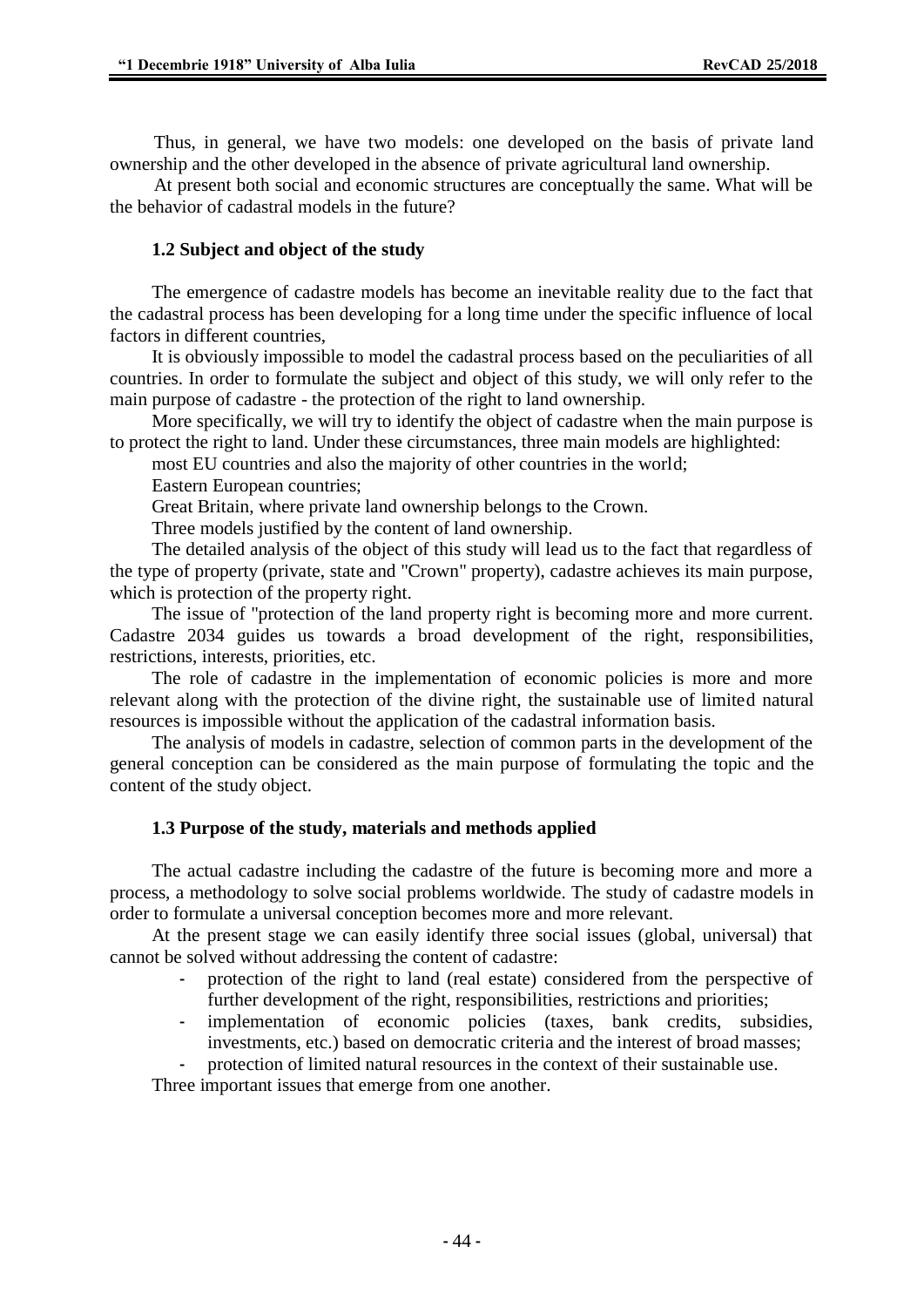

Figure 2. Purpose of cadastre Source. Developed by the author

Protection of the right to land (real estate) remains the first and most important social issue. The implementation of economic policies is impossible in the absence of protection of the right to land. Sustainable use and protection of limited natural resources also becomes impossible without a modern cadastre and an adequate information system.

From the perspective of the selected topic, the analysis of three models that are the subject of this study can bring us to a unique and more intimate, conception of contemporary needs.

In this context, the following informative materials have been used:

- Scientific research on cadastre conducted in Eastern European countries;
- Scientific studies on cadastre conducted in the UK:
- Scientific studies on the implementation of cadastre in the EU
- annual and periodic information from EU countries in the field of cadastre;
- other information and scientific studies on cadastre, models, concepts, subsidy policies, investments, etc. the Republic of Moldova, etc.

The authors have applied several study methods. The most important are the analysis of statistical data; graphical analysis of trends; systematic analysis of ongoing processes (phenomena); the method of analysis and synthesis.

## **2. The analysis of cadastre models.**

## **2.1 Evolution of cadastre in EU countries**

**The need to implement** a unique concept in the EU cadastre has become a reality in the context of the Common Agrarian Policy (CAP) implementation The principles that have been established in all EU countries, starting with the initial phase, are oriented towards: *a single and stable market; priority of EU Member States; profitability through the application of advanced technologies; free crossing of borders by the goods from the member countries; fairness and compliance with standards; the stability of farmers' incomes, etc.*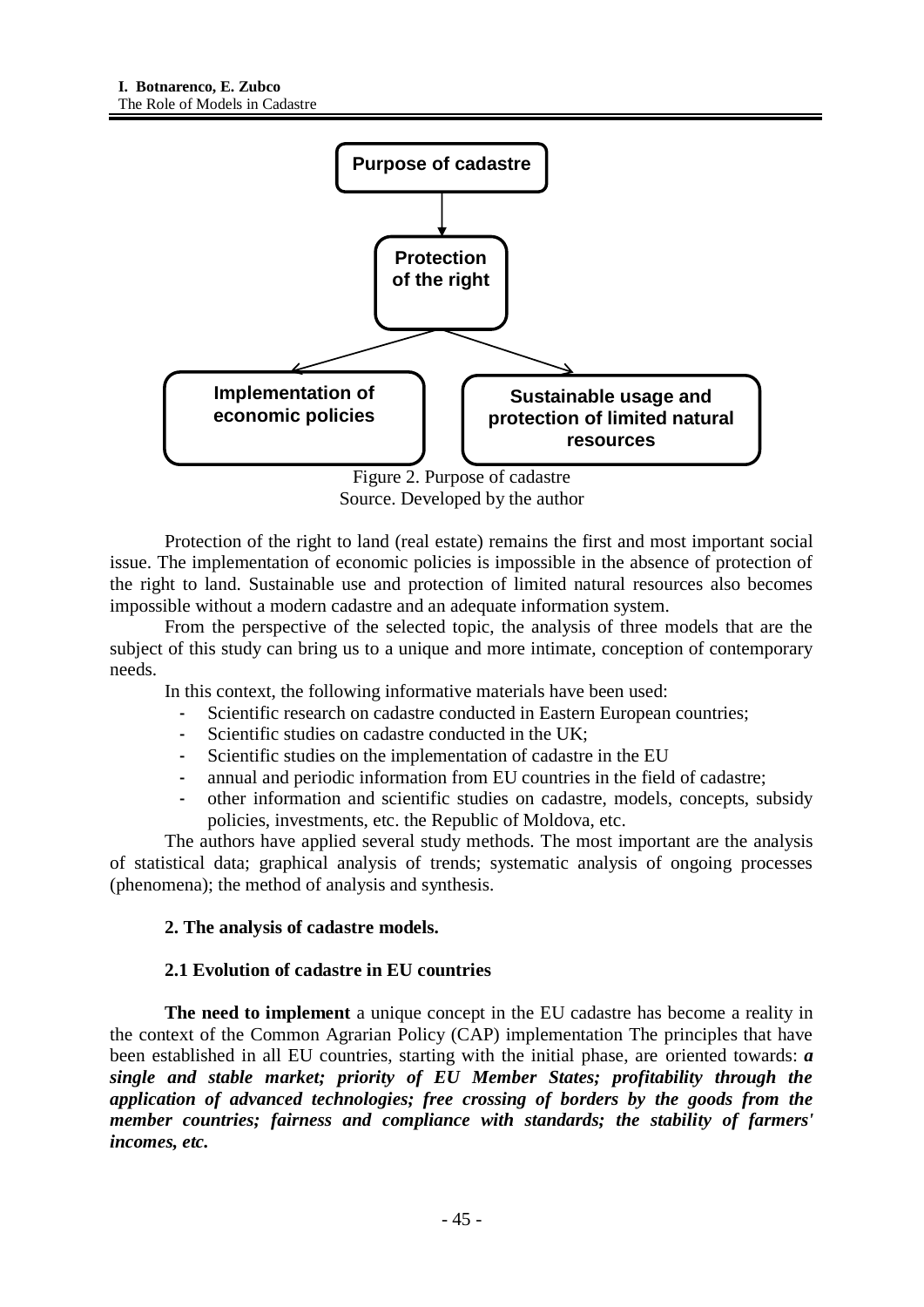The achievement of values at the initial stage has proven to be problematic without a tough policy of land ownership protection. Only the EU farmers' confidence in their rights along with strong economic support has become a guarantee of success.

The facts mentioned above prove a necessity to implement unique land ownership and development principles within EU member states.

In this context, they have cemented the main purpose of cadastre and the protection of the land ownership right has become the main principle for its implementation and development.

The economic aspect of the CAP at the initial stage was geared towards the effectiveness of farmers' activity. At the same time, the small size of agricultural farms did not meet the requirements. Farmers' small land plots did not solve economic policies based on: subsidies, investments, correct fiscal policies, etc.



Source. Developed by the author

The so-called plan developed by C. Mansholit - the plan to optimize the size of farms, and namely, "small farms need to be increased" – has been applied here.

At this stage of cadastre evolution in EU countries, the principle of "protection of land rights" is complemented by a new economic aspect based on a set of economic policies. This economic aspect has been known under the "land consolidation" policy, which has become quite relevant in other countries too, including the Republic of Moldova.

The historical analysis of the cadastral process in the EU and other countries, referring to the years since 1970, raises a set of other social and economic problems - protection of limited natural resources.

The solution of the problem related to the protection of limited natural resources is linked to a multifunctional information system .The system that includes both textual and graphic information about the object has proved to be cadastre. Cadastre becomes very useful namely due to the spatial aspect of its information about the "object" as we can solve the problem of the sustainable use of limited natural resources.

At this stage protection of both the right and the object has become the purpose of cadastre. Protection of limited natural resources becomes one of the main goals of the cadastre.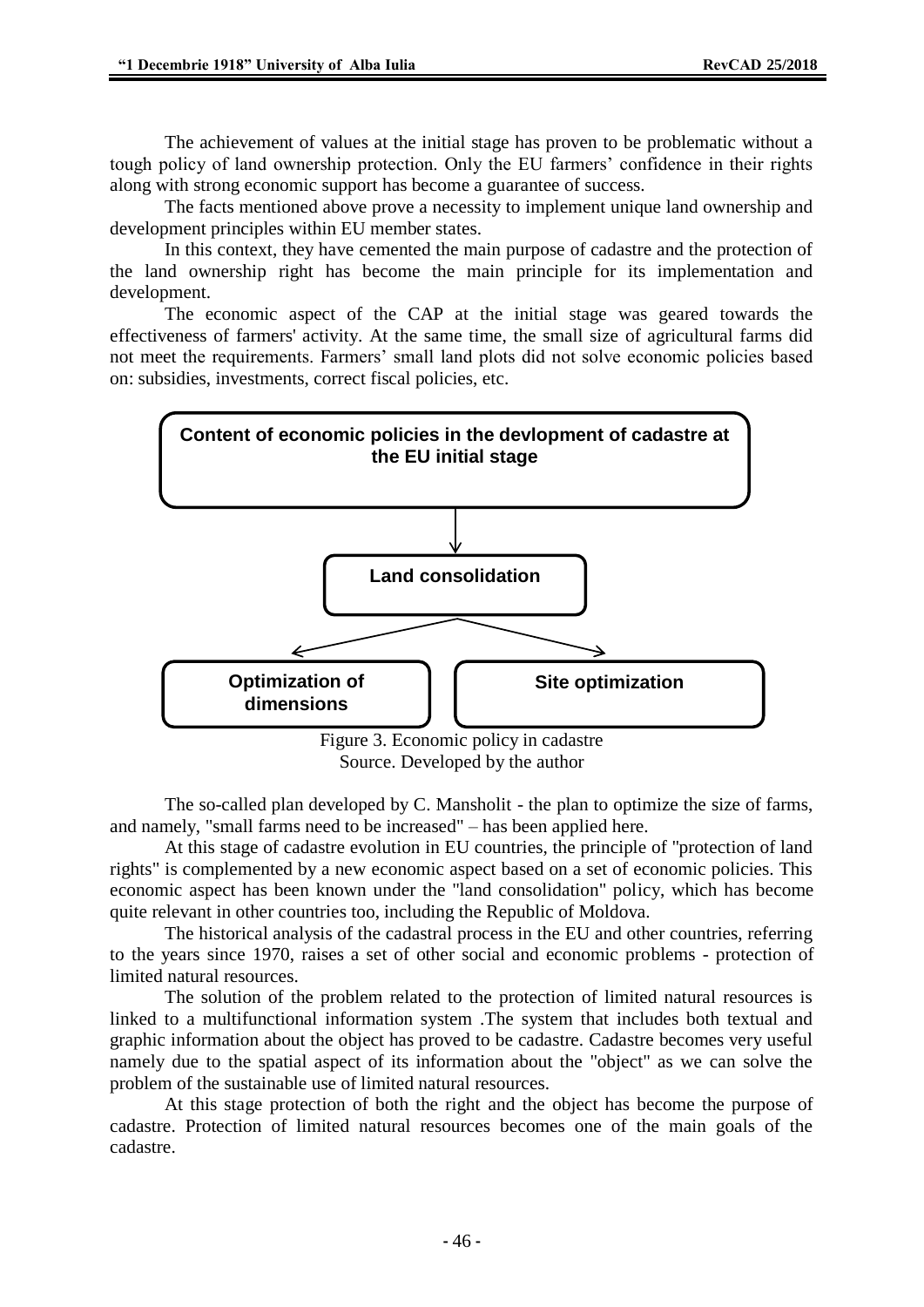An important role in the protection of real estate objects is property valuation regardless of whether it represents a land, a building or a totality of natural resources. It is impossible to protect goods and resources in cadastre without a profound assessment and application of graphic information.

The initial stage of the EU development, including its agrarian policy, may also be associated with an advanced farm subsidy policy. At the same time, it was possible to solve this problem only by solving another problem related the agricultural cadastre and agricultural land.

The development of the process aimed at monitoring the use of agricultural land was possible only with a developed general cadastre, a modern system of registration of land rights.

Freedom to transport agricultural products between the member countries has also increased the need to pursue agricultural production to exclude the cases of penetration of non-qualitative production .The need to monitor the goods was argued by consumer protection.



Source. Developed by the author

The global economic, social and environmental content of the problem of sustainable use and protection of limited natural resources is demonstrated at the level of global structures. The UN annually discusses the issue of sustainable use and protection of limited natural resources.

The USA provides a significant example of resolving the issue of protection of limited natural resources. Sustainable use of agricultural land in the US has begun in 1993 with the development of the *"National Strategy for the Sustainable Development of Natural Resources*".

*The aim of the* Strategy was to identify barriers to sustainability, develop a vision and make recommendations to help the country move towards sustainable management and protection of natural resources.

The development of the *National Strategy for the Sustainable Development of Natural Resources* in the USA was accompanied by a number of principles.

First of all, the sustainable use of natural resources (agricultural land) is integrated into additional costs or economic losses. Under these circumstances, an important issue is to bear the costs in the process of their sustainable use. The principles without which the sustainable use is impossible are:

land use based on the long-term concept;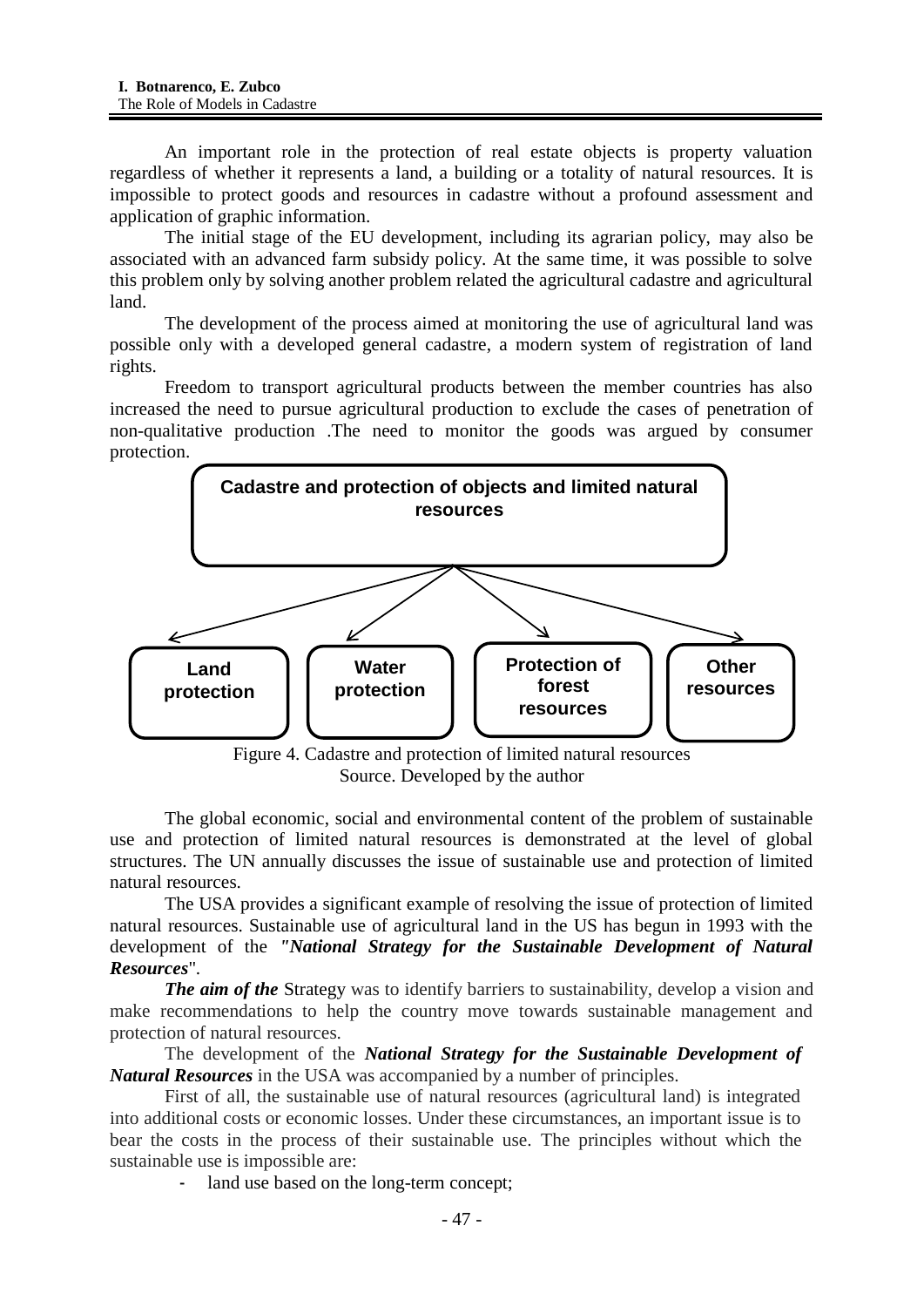- local governments are obliged to react to conflicts between economic interests and the ecological balance;

*The strategy is based on the following economic policies:* investments; support; taxes and credits.

An important role of the *National Strategy for the Sustainable Development of Natural Resources* is ecosystem-based management. The essence of this management is that it tries to overcome the political boundaries (of the territorial administrative units) for a more efficient management of natural resources.

At the present stage we have to state that there is a multifunctional and integrated cadastre in the EU. This cadastre is distinguished by its multipurpose goals and integrity of all cadastral processes based on the main goals:

- to protect rights;
- to protect objects;
- to protect limited natural resources;
- to sustainably use limited natural resources;
- to implement economic policies;
- to implement specialized cadastres.

#### **2.2 Development of cadastre in the UK**

The UK cadastre is a model that deserves a fundamental analysis especially on the topic "the main purpose of cadastre". We mentioned the main purpose of cadastre in most EU countries above  $-$  it is the protection of land (real estate) rights.

The UK cadastre model is distinct by the fact that there is no right to land (real estate) ownership in the form and content of continental European countries. Land belongs to the Crown in Great Britain.

The question of whether there is a cadastre in the UK and what its main purpose is may be answered in the following way: "There is a modern cadastre and its purpose is to protect the right to land in the UK."

It is necessary to note that the right to use agricultural land predominates in various forms in Great Britain: lease, superficies, servitude, use and abandon, etc. The reality of historical development has not only allowed the development of a modern cadastre in the absence of land ownership, but has also developed a high level of credibility of the Land Registry controlled by the Royal Chancellery.

Protection of the land use right under the control of the Royal Chancellery has raised the credibility of the land register for a long time.

Also, a historical reality has influenced the content of the cadastral plan. Land surveys carried out in 1871 were very detailed and highly accurate. They were carried out by the Ordnance Survey, under the threat of Napoleon's invasion, allowed them to be used for cadastral purposes.

In a relatively short time (by 1873) the Ordnance Survey Agency developed a very detailed map on a large scale for the whole country.

Every element of the topographic map developed by the Ordnance Survey is numbered by a *16-digit number*. This numbering technique allows each map element to be described as unique in a certain administrative district.

Thus, the concept of element numbering on the topographic map developed with the purpose to organize the defense of the country is successfully applied to solve the problems related to the identification of land plots for different purposes, including cadastral ones.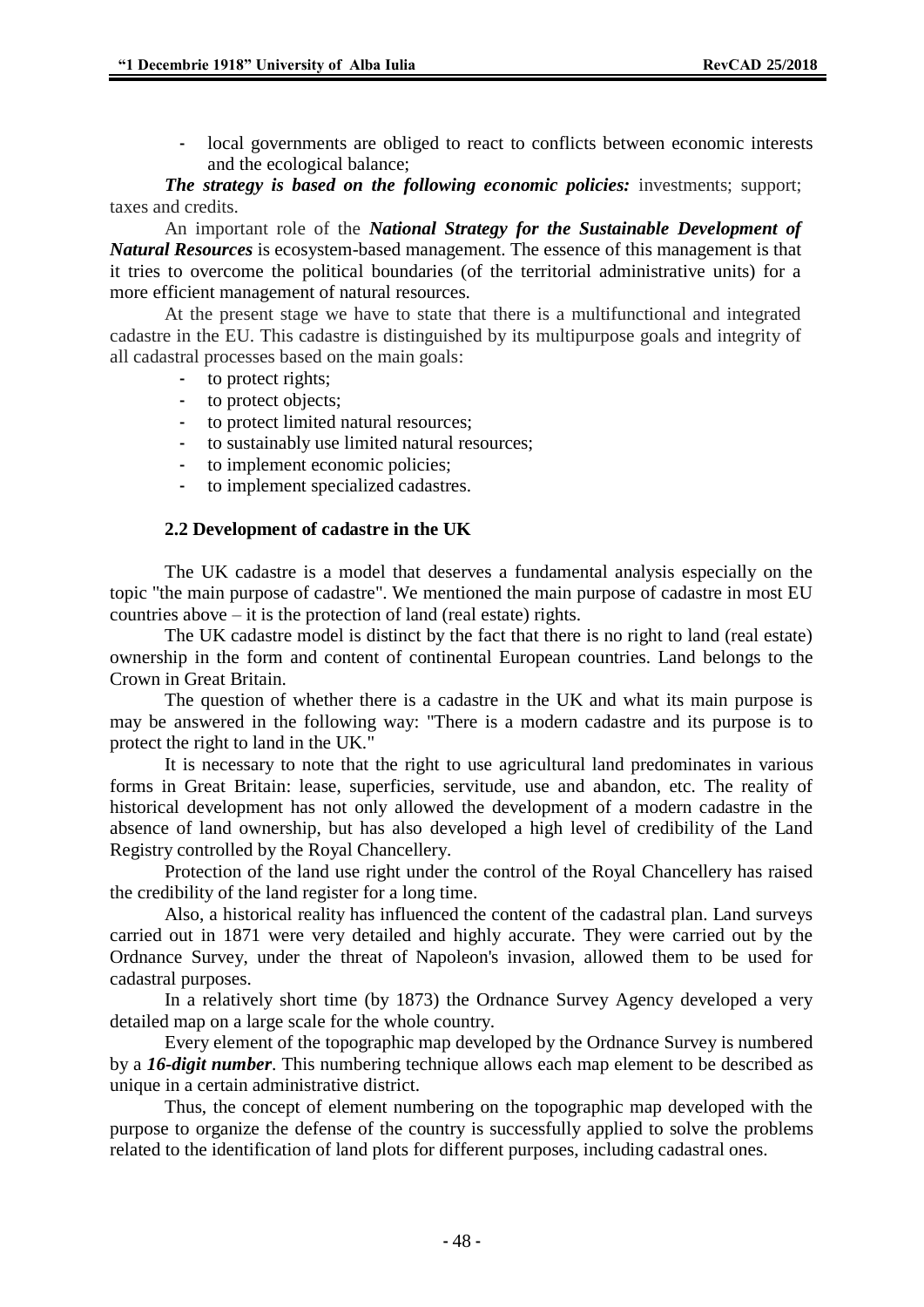Currently the process of recording lands plots represents a record in the electronic register which creates rights, sets restrictions, taxes, payments, states (informs about all the interests, which come out of the property right.

The implementation of economic policies also has its own peculiarities. *In Great Britain (UK) the* church lands were assessed and taxed for the first time in 1275. Much more later (in 1670) they evaluated and taxed agricultural land in order to be rented. In 1845 they implemented a tax policy with a deeper content.

Tax policy in the UK has many peculiarities based on the country's private property regime. One of them refers to the fact that not the owner (King), but the user of agricultural land is responsible for paying taxes. Another particularity is that the tax quota is, in some cases, negotiated and does not depend on the particularities of the object. This particularity is present under the conditions when "supply and demand" in the lease process are not balanced.

### **2.3 Evolution of cadastre in Eastern European countries**

As to the cadastre implementation issues, most Eastern European countries had been under the Soviet influence for a long time. The essence of this influence lies in the lack of the agricultural land ownership right.

It is obviously that due to the absence of the agricultural land ownership right, the main purpose of cadastre (protection of the land right) will also disappear. A political mechanism was applied to the cadastre as a social economic process.

Political collapse mechanisms were applied against the economic conceptions of the cadastre implementation.

In fact, there was a phenomenon that can hardly ever be met in the process of the society development: a political collapse mechanism was applied for an objective need to develop the society. The political mechanism gave way to the objective need in this competition. As a result, since the 1970s cadastre has become a recognized, studied and implemented process in Eastern European countries.

However, the lack of the private ownership land right has influenced the emergence of a new specific model in cadastre. What are the peculiarities of this model, what factors influenced its development, which is its objectivity (objective necessity), its relevance and future?

The aforementioned can be rephrased as following "the role of cadastre as a mechanism for land protection under the conditions of a single owner - the state". Cadastre will protect not the right but the "object of cadastre" under the conditions of a single owner.

The main purpose of cadastre in Eastern European countries was to protect the object, the land as a natural resource for a long time (from 1970 to the 1990s).

A new process, land organization has been developed under this concept.

In this context the role of cadastre has become to accumulate information about the object in order to develop and implement the methodology of land use and protection.

It would be a mistake to deny the objective necessity to organize and rationally use land plots, and the territory as a whole. Also, the existence of cadastre and land organization has become a reality **[Chiriuhin].**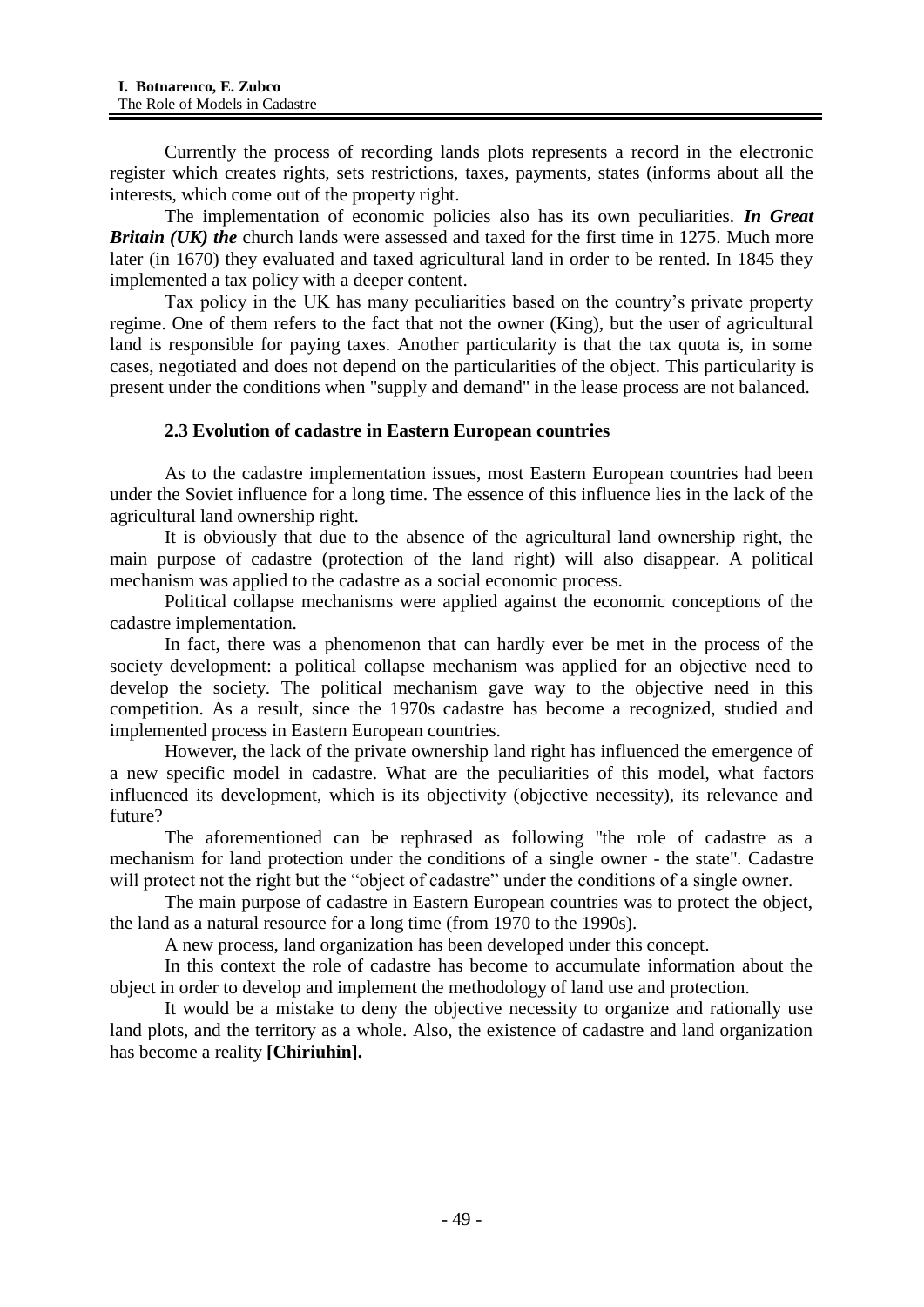

Source. Developed by the author

For this period of time (1970 - 1990), there remain a number of questions without a clear, definite answer:

What is the process of organizing the land viewed from the perspective of cadastre?

Which is the interaction of the land organization with cadastre?

Can there be land organization without cadastre?, etc.

All these questions are solved in the concept of cadastre implementation and land organization in Russia, which uses the notion of "землеустройство" (land use).



Figure 6. Model of cadastre implementation in Russia Source. Developed by the author

The word **"землеустройство"** does not have an equivalent either in English or in Romanian. However, the integration of cadastre and land organization under the single process **"землеустройство"** is a real solution in the process of evolution at the present stage.

The land organization process that has experienced significant development in Eastern European countries can be successfully implemented in the social world policy of sustainable use and protection of limited natural resources.

Finally, this study covered only three models in cadastre, which obviously arouse more questions than answers. For example, a model of cadastre was born in the absence of private property in the UK, while there appeared an absolutely different cadastre in Eastern Europe.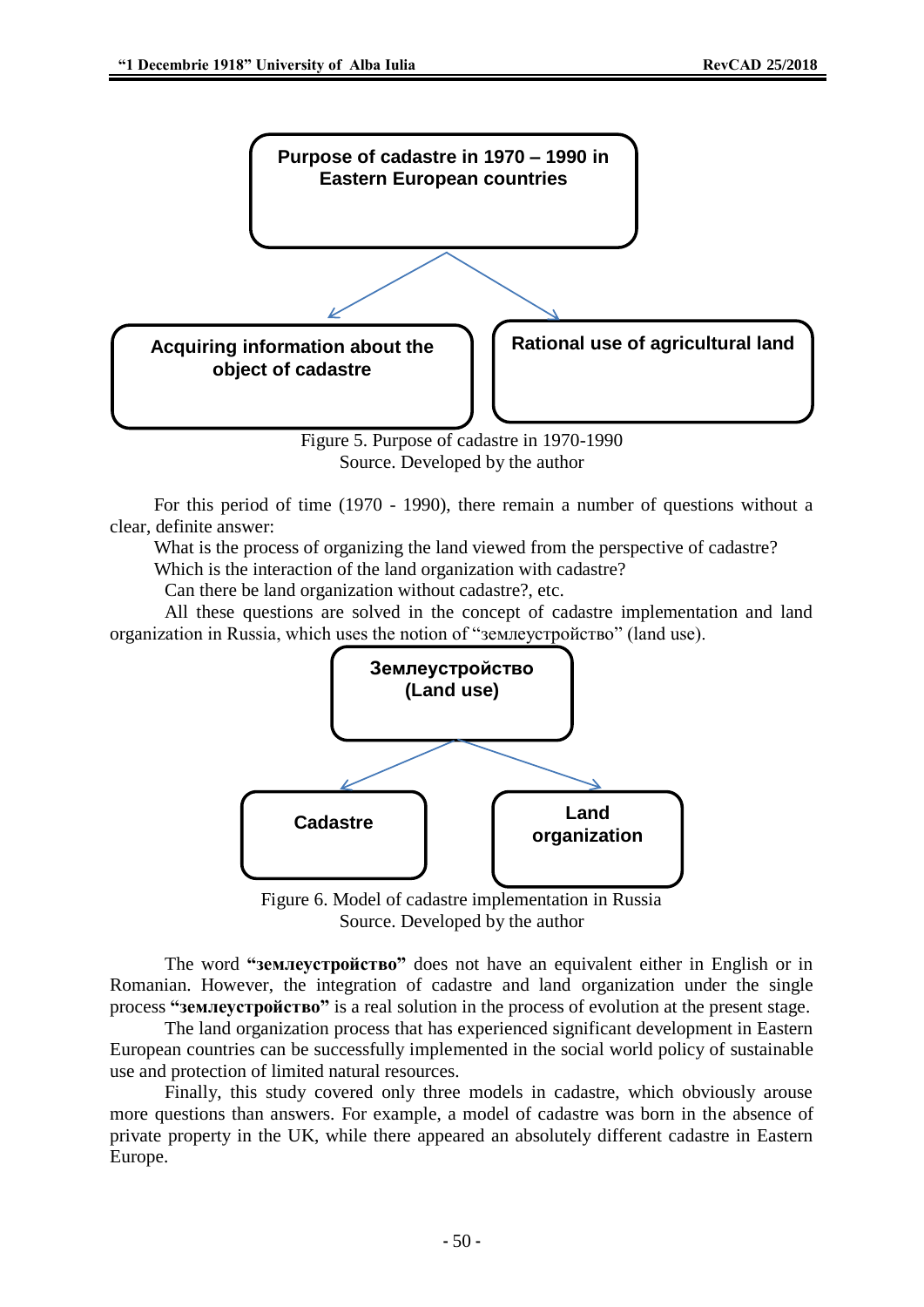The answer to these questions deserves an additional study, the evolution of cadastre goes on.

It is important that regardless of the factors, which influence cadastre as an objective social process, the final conception will be unique.

### **3. Conclusion**

**1. The process of cadastre** is determined by its purpose in the development of society. In its turn, the purpose of cadastre is a dynamic category, derived from the objective necessity of the process, and namely:

- at the initial stage of the cadastre process the main purpose was to protect the agricultural land property right. The purpose was eventually spread over the entire land fund and then over the real estate as a whole;
- the next step in developing the purpose of cadastre concerns the implementation of economic policies based on ownership. The need to protect the right in the context of economic policies implementation and development increases at this stage. Also, the content of the right is further developed;
- the current stage can be characterized as having an economic and ecological content. Sustainable use and, at the same time, protection of limited natural resources determine the triple integrity of cadastre: social (the right), economic and ecological.

**2. The analysis of the** cadastre **development** in several countries proves that regardless of the ways in which cadastre is implemented, its purpose is:

- social (protection of the right);
- economic (implementation of economic policies;
- ecologic (sustainable use and protection of limited natural resources).

**3. In the future** two concepts (models) will be preserved in cadastre:

- multifunctional integrity of cadastre, which will include the cadastre for all its purposes;
- the Russian model "землеустойство" (land use) that will include cadastre and land organization as two components of the unique process;
- both models will solve the same problems and, therefore they need to be monitored and mutually complemented.

## **4. References**

- *1. I. Botnarenco. Cadastrul în Moldova (teorie, metode, practică). Chişinău: Pontos, 2006,216 p.15 c.a. ISBN 978-978-9975-72-229-2.*
- *2. I. Bold. Organizarea teritoriului unităţilor agricole ISBN 978-973-52-1196-7. Ed. Mirton*
- *3. S.Volcov. Землеистройство и гос. Регулирования. Moscova, Колос, ISBN – 5 – 10 – 00 36 90 – 3.*
- *4. P. Kazimir. Организацiя сильскогосподарського використання земель на ландшафтно – екологiчнiй основi. Lviv, 2009. УДК 332.362:631.111.*
- *5. H.Coppola Dr. Mike Orbach, Advisor. [Environmental Land Use Planning and Integrated](https://www.google.ru/url?sa=t&rct=j&q=&esrc=s&source=web&cd=1&ved=2ahUKEwi8w4ye_9fcAhXKsqQKHea4DG0QFjAAegQIABAC&url=https%3A%2F%2Fdukespace.lib.duke.edu%2Fdspace%2Fbitstream%2Fhandle%2F10161%2F3668%2Fhcoppola%2520MP%2520Final.pdf%3Bsequence%3D1&usg=AOvVaw1r-NSd_tRdBiOAi6GBv43Z)  [Management at the...https://dukespace.lib.duke.edu/.](https://www.google.ru/url?sa=t&rct=j&q=&esrc=s&source=web&cd=1&ved=2ahUKEwi8w4ye_9fcAhXKsqQKHea4DG0QFjAAegQIABAC&url=https%3A%2F%2Fdukespace.lib.duke.edu%2Fdspace%2Fbitstream%2Fhandle%2F10161%2F3668%2Fhcoppola%2520MP%2520Final.pdf%3Bsequence%3D1&usg=AOvVaw1r-NSd_tRdBiOAi6GBv43Z)../hcoppola%20 MP% 20Final....*
- *6. USA. Natural resources management and protection task force…https://clinton whitehouse 2. archives.gov/PCSD/.../natural.pdf.*